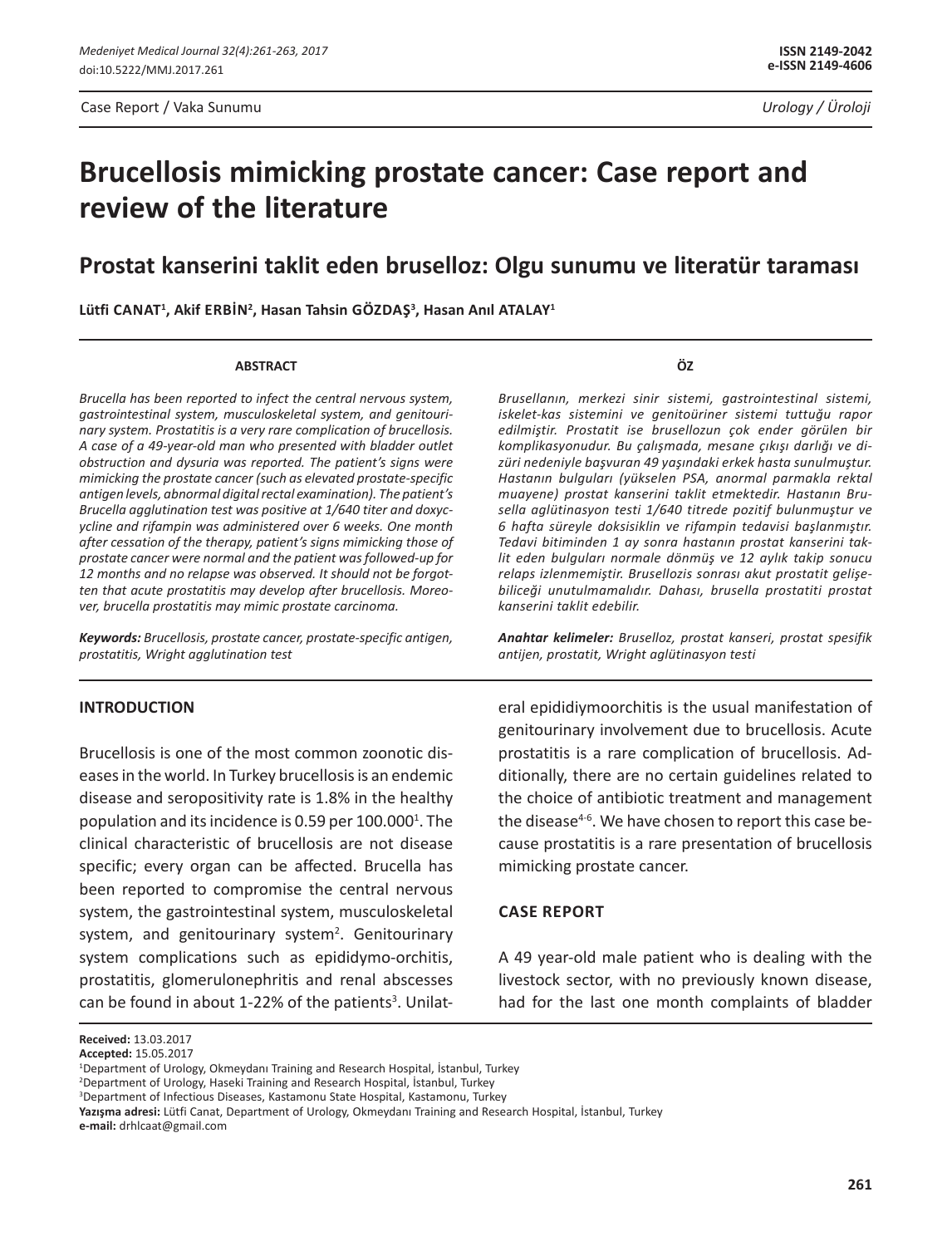outlet obstruction and dysuria. Physical examination revealed, International Prostate Symptom Score (IPSS) of 20, prostate volume on transrectal ultrasonography was 62 mL, and post micturition residue was 40 mL. Digital rectal examination revealed hypertrophic prostate (grade 2) and there was a small nodule in the left lobe. Results of some relevant laboratory tests were as follows: total prostate-specific antigen (PSA), 25.07 ng/ml; free PSA, 2.01 ng/ml; white blood cell 14.700/mm<sup>3</sup>, C-reactive protein 56 mg/dl (normal range 0.01-5 mg/dl), erythrocyte sedimentation rate 41 mm/h, and other blood chemistry test results were within normal limits. The patient's urine and blood cultures were negative. Urinalysis revealed 62 white blood cells and 19 red blood cells per microscopic field. Alpha-blocker therapy to relieve lower urinary tract symptoms, and oral ciprofloxacin treatment (500 mg twice a day) were initiated. But he came back to our hospital after 3 days with fever (body temperature, 38°C), and the symptoms of epididiymo-orchitis. The patient's serum sample was tested by Brucella Wright agglutination test considering that the patient is dealing with livestock sector. Sample dilutions started from 1/10 for Wright agglutination test and patient's Wright agglutination test was positive at 1/640 titer. There was no bacterial growth in blood, urine, and semen cultures. Therapy with oral doxycycline (100 mg every 12 h) and rifampin 600 mg (once in a day) was administered over 6 weeks. After 4 days of treatment patient's complaints were dramatically regressed. After the treatment erythrocyte sedimentation rate was normal, the white blood cell count had decreased to normal levels, and total PSA was 0.94 ng/ml. The patient recovered well for the treatment of 14 days. One month after the cessation therapy, digital rectal examination and ultrasonographic control examination of prostate had showed hypertrophy without nodule. The patient was followed-up to 12 months and no relapse was observed.

#### **Discussion**

Brucellosis is a multisystem disease that may present with a broad spectrum of clinical appearance. The symptoms and clinical signs most commonly reported are fever, chills, fatigue, headache, arthralgia, malaise, sweating, myalgia, arthralgia, and weight loss<sup>2</sup>. Osteoarticular disease is the most common presentation and the reproductive system is the second most common site of brucellosis, but every organ and system of the body can be practically affected by brucellosis<sup>7</sup>.

Patients who had atypical clinical features usually consult to clinics after the use of some antibiotics. This situation makes bacterial isolation from blood culture unfeasible, thus treatments are delayed and this allows the recurrences<sup>8</sup>. We also delayed the treatment due to nonspecific lower urinary tract symptoms till the development of clinical characteristics of epididymo-orchitis.

In our patient, we made the diagnosis based on the determination of 1/640 titers at Wright agglutination tube test together with a negative blood culture. The World Health Organization (WHO) criteria for the diagnosis of brucellosis are detection of the symptoms combined with standard Brucellatube agglutination test of  $\geq 1/160$  titers or bacterial growth in blood<sup>4</sup>. Bacterial growth was not detected in our standard urine and semen cultures. Routine urine or semen culture was generally used to exclude the presence of other microorganisms in Brucella epididymo-orchitis<sup>9</sup>.

Serum PSA elevations can be caused by prostate cancer, benign prostatic hyperplasia and prostatitis<sup>10</sup>. Moreover, unnecessary prostate biopsies are still a main issue. In our case, there was a nodule detected on digital rectal examination and total PSA was 25.07 ng/ml. As our case, brucella-induced prostatitis may be considered in the differential diagnosis of prostate cancer. In a similar case, Karabakan et al.<sup>11</sup> took 10 prostate core needle biopsies from the patient before long. After the biopsy, the patient with high fever were admitted to the hospital and received intravenous antibiotic therapy. In endemic areas, elevated PSA values with the signs and symptoms of brucellosis should be taken into account and proper